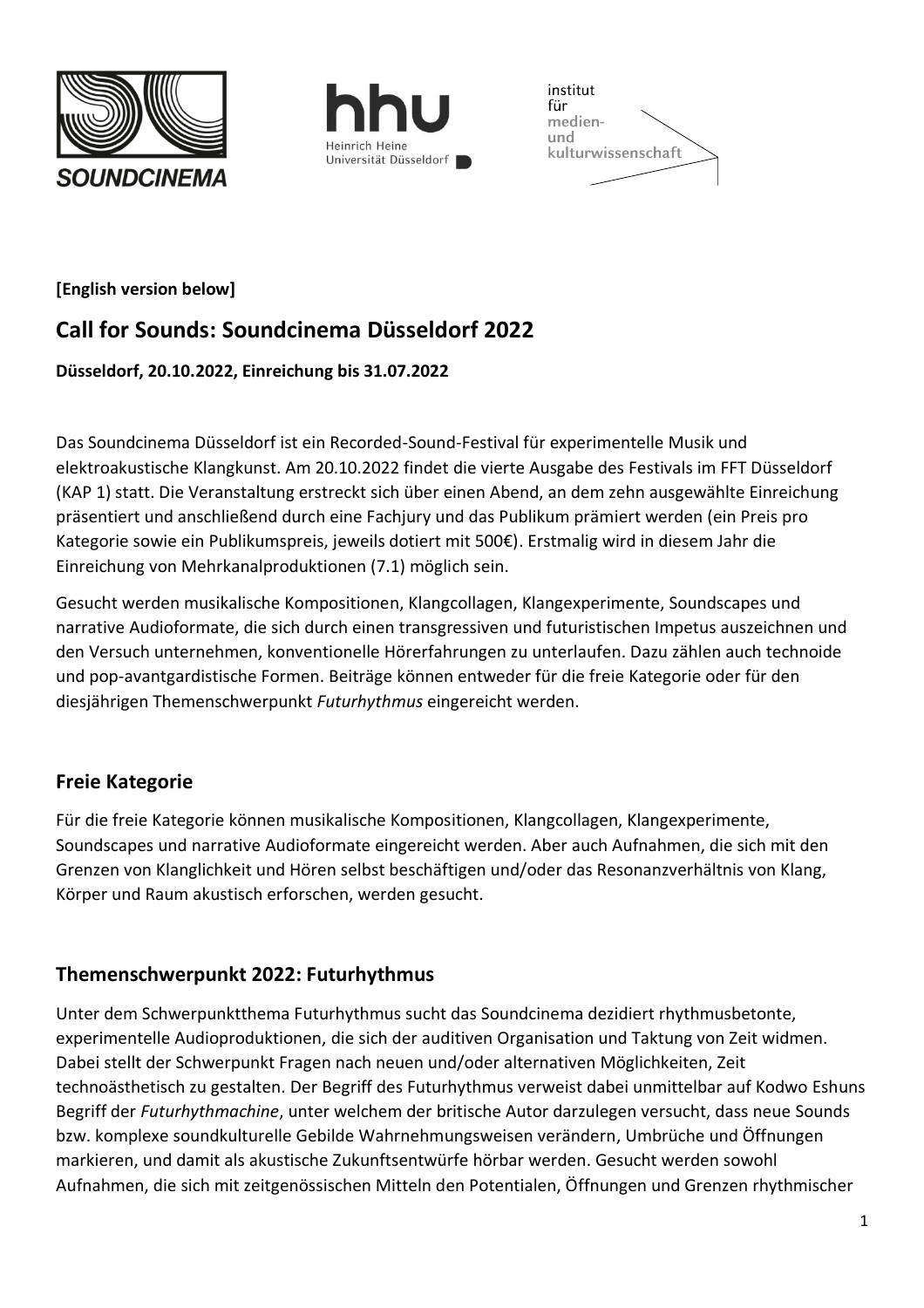Gestaltung widmen, als auch Werke, die Rhythmus als Gestaltung und Strukturierung von Zeitweisen im Sinne einer künstlerischen Forschung untersuchen.

## **Bewerbung & Einsendekriterien**

Alle eingereichten Produktionen dürfen eine Länge von 10 Minuten nicht überschreiten.

Die Einsendung erfolgt digital durch Zusendung eines Download-Links (Dropbox, WeTransfer o.ä.) bis zum 31.07.2022 an die Emailadresse **[info@soundcinema.eu.](mailto:info@soundcinema.eu) Bitte in der Email mitteilen, für welche Kategorie das Stück eingereicht wird und ob es sich um eine Stereo- oder 7.1 Produktion handelt.**

Mehrkanalproduktionen müssen für die Wiedergabe über ein 7.1-System nach u.g. Standard produziert werden. Der Bewerbung ist zusätzlich ein Stereo-Mixdown beizulegen. Alternativ ist auch die Einreichung reiner Stereoproduktionen möglich.

### **Weitere technische Spezifikationen:**

- Samplerate / Auflösung: Mindestens 16bit und 44,1Khz
- Lautheit: ≈ -23 LUFS (integrated)
- –

## **7.1 Kanalkonfiguration**

| 7.1                        |             |                |             |                |             |             |              |             |
|----------------------------|-------------|----------------|-------------|----------------|-------------|-------------|--------------|-------------|
| <b>Channel Number</b>      |             | $\overline{2}$ | 3           | $\overline{4}$ | 5           | 6           |              | 8           |
| <b>Channel Description</b> |             | R              | C           | LFE            | SSL         | <b>SSR</b>  | <b>SBL</b>   | <b>SBR</b>  |
| Azimuth                    | $-30^\circ$ | $30^\circ$     | $0^{\circ}$ | $0^{\circ}$    | $-90^\circ$ | $90^\circ$  | $-135^\circ$ | $135^\circ$ |
| Elevation                  | $0^{\circ}$ | $0^{\circ}$    | $0^{\circ}$ | $-15^\circ$    | $0^{\circ}$ | $0^{\circ}$ | $0^{\circ}$  | $0^{\circ}$ |

Allen Beiträgen muss ein Konzeptpapier von einer DIN-A4-Seite (ca. 300 Wörtern) beigefügt werden. Das Konzeptpapier besteht aus einer kurzen Projektbeschreibung, die eine konzeptionelle Reflexion der Produktion beinhalten soll. Einreichungen für den Themenschwerpunkt sollten ihre Einordnung entsprechend begründen.

Zur Erstellung des Programmheftes wird zudem um die Einsendung einer Kurz-Vita (ein Absatz) gebeten

 $\sum$  info@soundcinema.eu

**1** @soundcinemaduesseldorf



@soundcinemaduesseldorf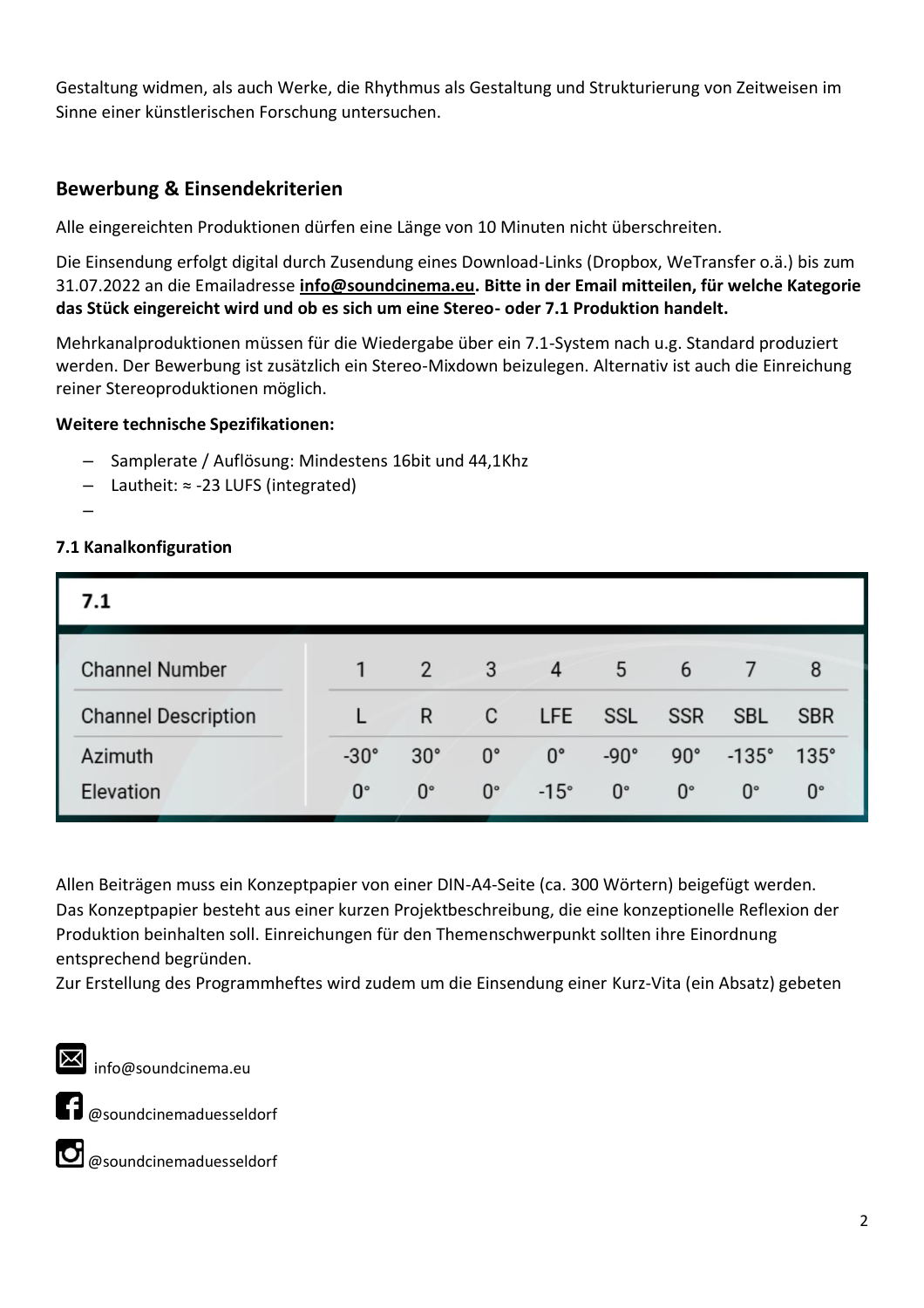# **[ENGLISH]**

## **Call for Sounds: Soundcinema Düsseldorf 2022**

### **Düsseldorf, 20.10.2022, Application deadline: 31.07.2022**

Soundcinema Düsseldorf is a recorded sound festival for experimental music and electroacoustic sound art that will take place on 20.10.2022 at FFT Düsseldorf (KAP 1). On the day of the event, a selection of ten audio productions, which has been carefully picked by a selection panel in advance, will be presented. At the end of the evening, two jury awards and one audience award will be awarded, each endowed with 500€. This year, for the first time, it will be possible to submit multichannel productions (7.1).

We are looking for musical compositions, soundscapes, sound collages, sonic experiments and narrative audio formats that are characterized by a transgressive and futuristic impetus and attempt to undermine conventional listening experiences. This also includes technoid and pop-avantgardistic approaches. Contributions can be submitted either for the free category or for this year's thematic focus *Futurhythm.*

## **Free Category**

For the free category, musical compositions, soundscapes, sound collages, sonic experiments and narrative audio formats can be submitted as well as recordings that deal with the limits of sound and hearing itself and/or that acoustically explore the resonance relationship between sound, body and space.

## **Thematic Focus 2022: Futurhythm**

Under the main theme of Futurhythm, Soundcinema is looking for experimental audio productions with a decidedly rhythmic emphasis that are dedicated to the auditory organization of time. In doing so, the focus poses questions about new and/or alternative ways of shaping time in a techno-aesthetic way. The term Futurhythm refers directly to Kodwo Eshun's concept of the *futurhythmachine*, by which the British author attempts to demonstrate that new sounds or complex sound-cultural structures may change modes of perception, mark upheavals and openings, and thus become audible as acoustic designs for the future. We are looking for recordings that use contemporary means to explore the potentials and limits of rhythmic design as well as works that examine rhythm as the design and structuring of time in the sense of artistic research.

## **Application and submission criteria**

All submitted productions may not exceed a length of 10 minutes.

Submissions should be carried out digitally via download link (Dropbox, Wetransfer or the like) until 31.07.2022 to the e-mail address **[info@soundcinema.eu.](mailto:info@soundcinema.eu) Please let us know in the email for which category the piece is submitted and if it is a stereo or 7.1 production.**

Multi-channel productions must be produced for playback via a 7.1 system according to the standard below. A stereo mixdown must also be included with the application. The submission of stereoproductions only is also possible.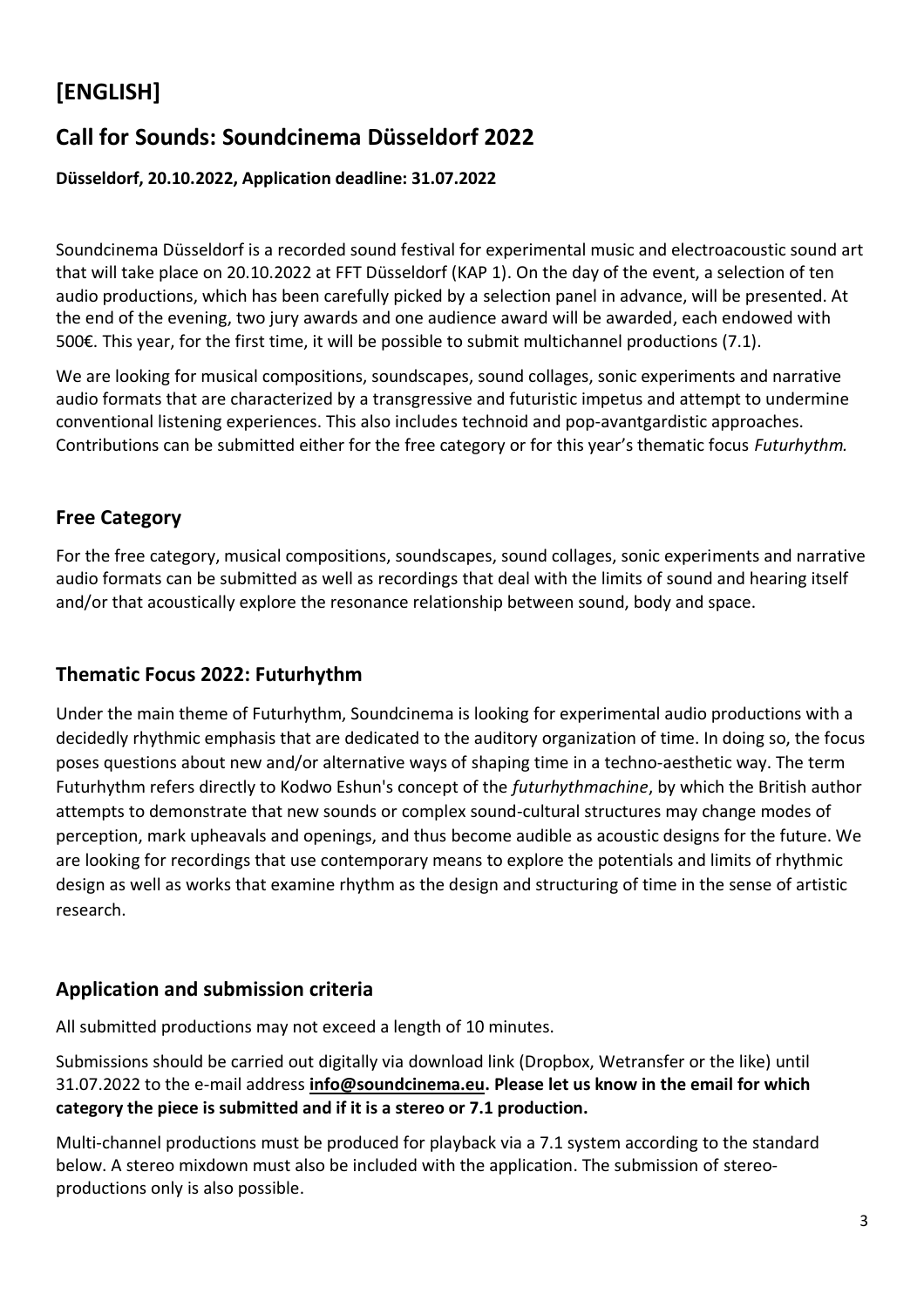### **Technical Specifications:**

- Samplerate: at least 16bit and 44,1Khz
- Loudness: ≈ -23 LUFS (integrated)

### **7.1 Channel Configuration**

| 7.1                        |             |                |             |                |             |              |              |             |
|----------------------------|-------------|----------------|-------------|----------------|-------------|--------------|--------------|-------------|
| <b>Channel Number</b>      |             | $\overline{2}$ | 3           | $\overline{4}$ | 5           | 6            |              | 8           |
| <b>Channel Description</b> |             | R              | C           | LFE            | <b>SSL</b>  | <b>SSR</b>   | <b>SBL</b>   | <b>SBR</b>  |
| Azimuth                    | $-30^\circ$ | $30^\circ$     | $0^{\circ}$ | $0^{\circ}$    | $-90^\circ$ | $90^{\circ}$ | $-135^\circ$ | $135^\circ$ |
| Elevation                  | $0^{\circ}$ | $0^{\circ}$    | $0^{\circ}$ | $-15^\circ$    | $0^{\circ}$ | $0^{\circ}$  | $0^{\circ}$  | $0^{\circ}$ |

All contributions must be accompanied by a concept paper of one DIN A4 page (approx. 300 words). The concept paper consists of a short project description, which should contain a conceptual reflection of the production. Submissions for the thematic focus should justify their classification accordingly.

In addition, the submission of a short CV (one paragraph) is requested for the creation of the program booklet.